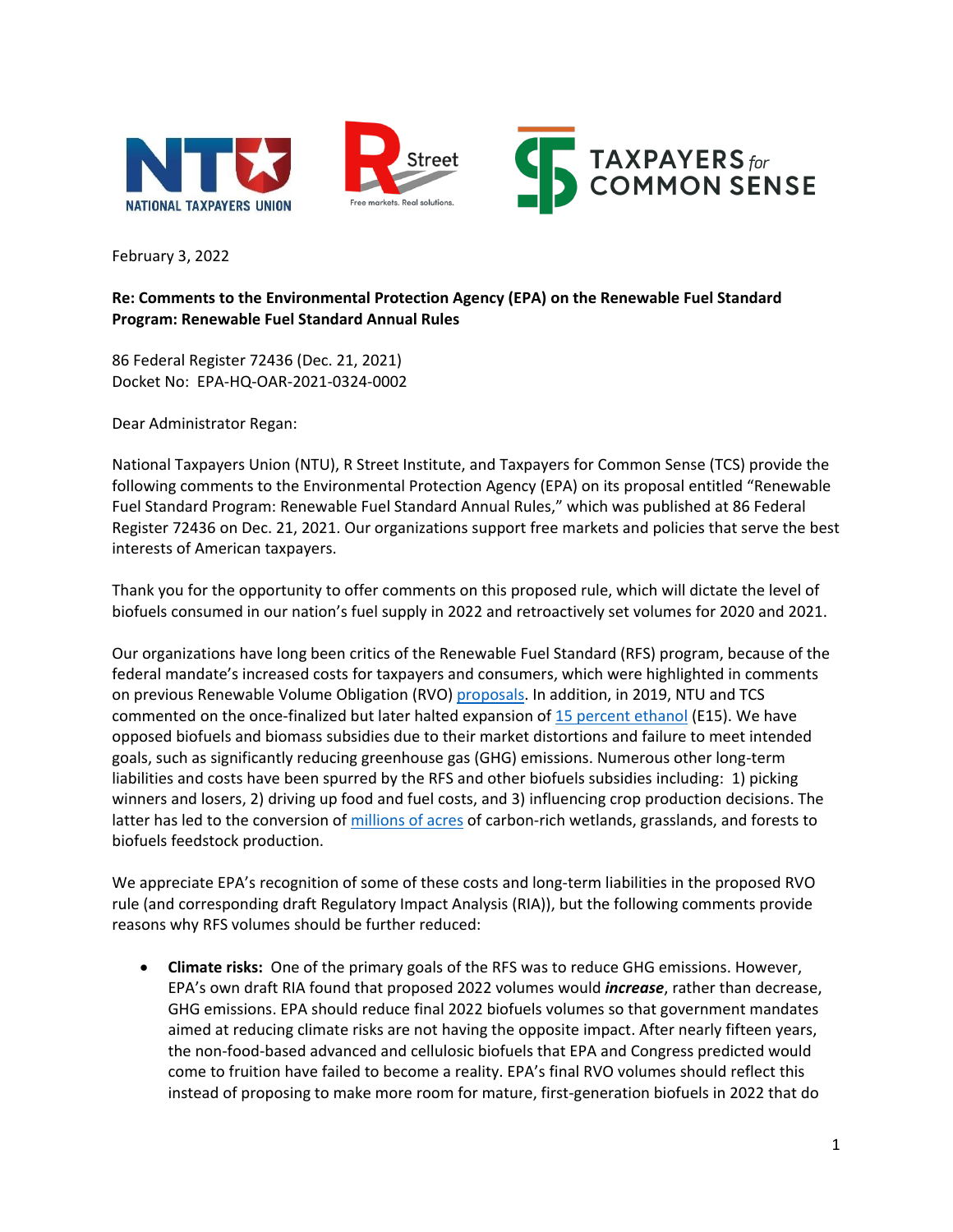more harm than good for the climate. Independent analysts ranging from the [Congressional](https://www.cbo.gov/sites/default/files/113th-congress-2013-2014/reports/45477-Biofuels2.pdf)  [Budget Office](https://www.cbo.gov/sites/default/files/113th-congress-2013-2014/reports/45477-Biofuels2.pdf) to the [National Academies of Sciences,](https://www.nationalacademies.org/our-work/economic-and-environmental-impacts-of-increasing-biofuels-production) in addition to [EPA's own analysis](https://www.epa.gov/sites/default/files/2021-12/documents/420d21002.pdf), show that current biofuels consumption is a dead-end for the climate.

- **Loss of carbon-rich acres to crop production:** [Peer-reviewed studies](https://iopscience.iop.org/article/10.1088/1748-9326/10/4/044003/meta) have documented the loss of millions of acres of carbon-rich wetlands, grasslands, and forests to crop production, primarily corn and soybeans that are then used for biofuels production. EPA rightfully recognizes this reality in its proposed RVO, but 2022 volumes should be reduced further or the RFS will spur more market distortions, influencing crop prices and land use decisions. A government mandate incentivizing the conversion of carbon-rich land to biofuels feedstock production, which later do more harm than good for the climate, is not what Congress intended when the Energy Independence and Security Act (EISA) was enacted. The government should not promote policies or incentives that work at cross purposes with other federal programs aimed at climate mitigation, such as agricultural conservation programs, for instance, that pay farmers to plant grassed buffers, retire sensitive land, restore wetlands, etc.
- **Higher crop prices and food price volatility:** The RFS has a history of increasing [crop](https://theicct.org/publication/the-impact-of-the-u-s-renewable-fuel-standard-on-food-and-feed-prices/) prices, which in turn impacts [global food price volatility.](https://www.researchgate.net/publication/347311845_Volatilitiy_of_World_Food_Commodity_Prices_and_Renewable_Fuel_Standard_Policy) With 35 percent of the U.S. corn crop used for ethanol and an increasing portion of soybean oil used for biofuels, crop prices and land use decisions will only be further influenced by government biofuels policies in 2022 and subsequent years. The percentage of soybean oil used for biofuels is expected to increase from 33 percent to 43 percent for the 2021/22 marketing year, according to the December 2021 U.S. Department of Agriculture's (USDA) World Agricultural Supply and Demand Estimates [\(WASDE\)](https://www.usda.gov/oce/commodity/wasde/wasde1221.pdf) report. Agricultural economists are expecting the portion of soybean oil being diverted to renewable diesel, biodiesel, and other biofuels production to only increase in the future, putting more pressure on not just soybean prices, but other commodity prices as well. EPA's final RVOs should be set at levels that do not cause market distortions that could lead to further loss of carbon-rich land to crop production, more volatile food prices, and other impacts.
- **Higher fuel costs and additional infrastructure spending:** In the past, EPA itself estimated and detailed some costs and negative impacts of greater biofuels consumption. In its current proposed rule, EPA estimates its 2021 and 2022 biofuels volumes, if finalized, would increase fuel costs by [\\$2.3 billion](https://www.epa.gov/sites/default/files/2021-12/documents/420d21002.pdf) as compared to 2020 (including the supplemental standard). As EPA notes, fuel costs could increase further if commodity prices (primarily for corn and soybeans) rise. While we appreciate EPA's recognition of some of these costs – for instance, higher fuel costs for consumers – EPA has acknowledged these estimates provide only a small glimpse of the full picture. As the Agency noted, these past assessments do not include other taxpayer or consumer costs associated with increased biofuels use, such as federal cellulosic and biodiesel tax credits, which amount to more than \$3 billion annually. USDA also recently announced another [\\$100 million](https://www.usda.gov/media/press-releases/2021/12/07/usda-make-800-million-available-provide-economic-relief-biofuel) for biofuels infrastructure programs, which would bring total USDA spending on these special interest projects to \$303 million. These negative impacts and higher taxpayer and consumer costs should be fully considered in EPA's final decision on the RVO rule.

For these and other reasons, we urge EPA to lower biofuel volumes for 2022 to levels that do not impose additional costs or burdens on taxpayers or consumers. Otherwise, not only will the RFS's goals fail to be met, but the mandate will do more harm than good for the climate, water and soil quality, wildlife habitat, and much more, as EPA is beginning to recognize. This will place additional burdens on